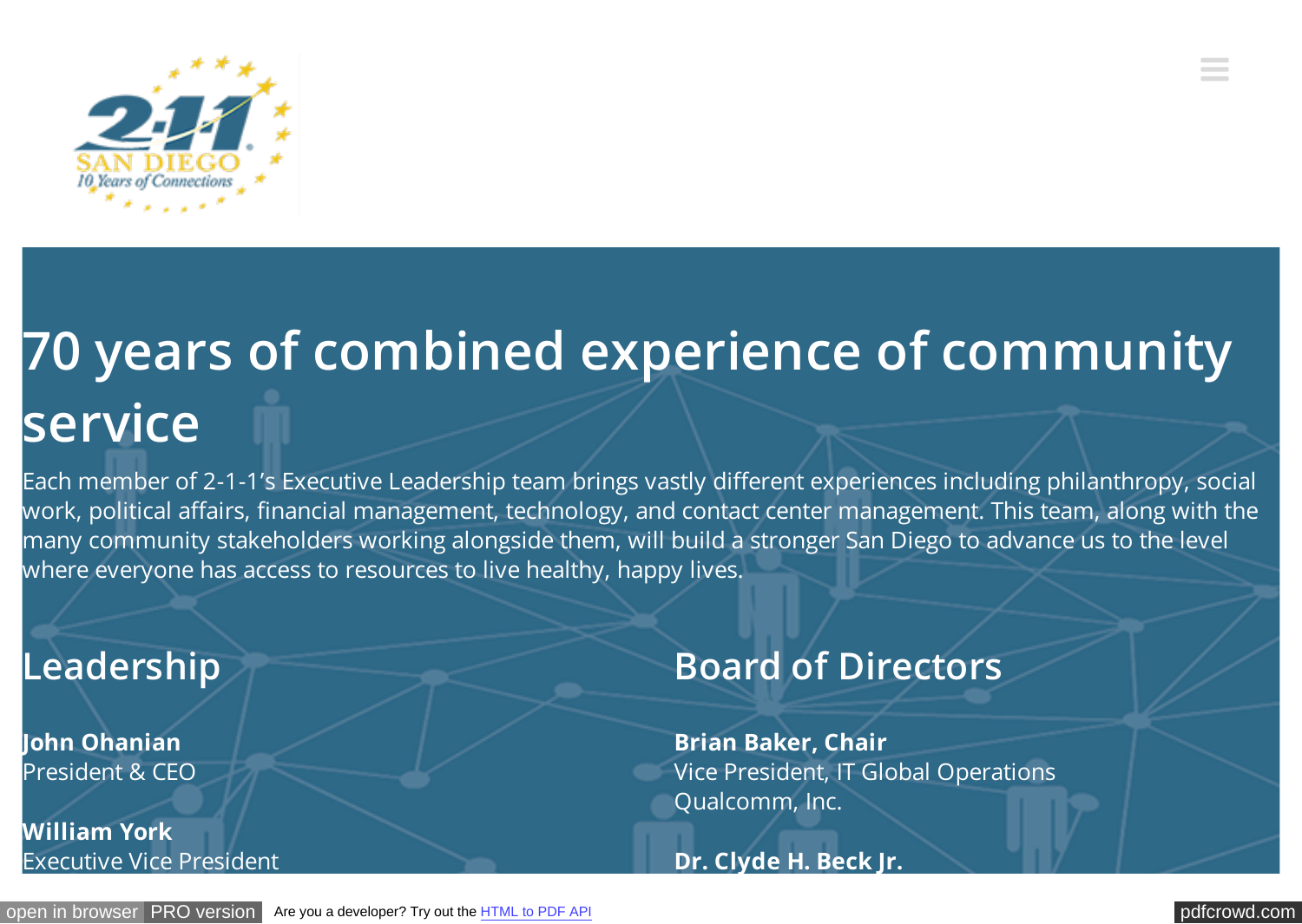**Meg Storer** Vice President of Community and Government Relations

**Matt Tom** Vice President of Customer Experience

Executive Vice President

**Paul Redfern** Vice President of Internal Experience

**Camey Christenson** Vice President of Business and Partnership **Development** 

**Peter Battistel** Director of Information Technology

**Claire Oksayan** Director of Enrollment Services Community Health Consultant

**Dr. Clyde H. Beck Jr.**

**Cindy Bertrand, Treasurer** Controller, YMCA of San Diego County

**Dean Cappellazzo** CEO, Bedrock Technologics

**Henry Haimsohn** Private Investor

**Emily Einhorn, Vice Chair** Chairperson, Summit Properties

**Jonathan Grissom, Secretary** Attorney, Higgs Fletcher & Mack, LLP

**Jeff Nichols** Director, Information Security and Information Management San Diego Gas & Electric (SDG&E)

### **Financially Strong…Pioneering Social Enterprise**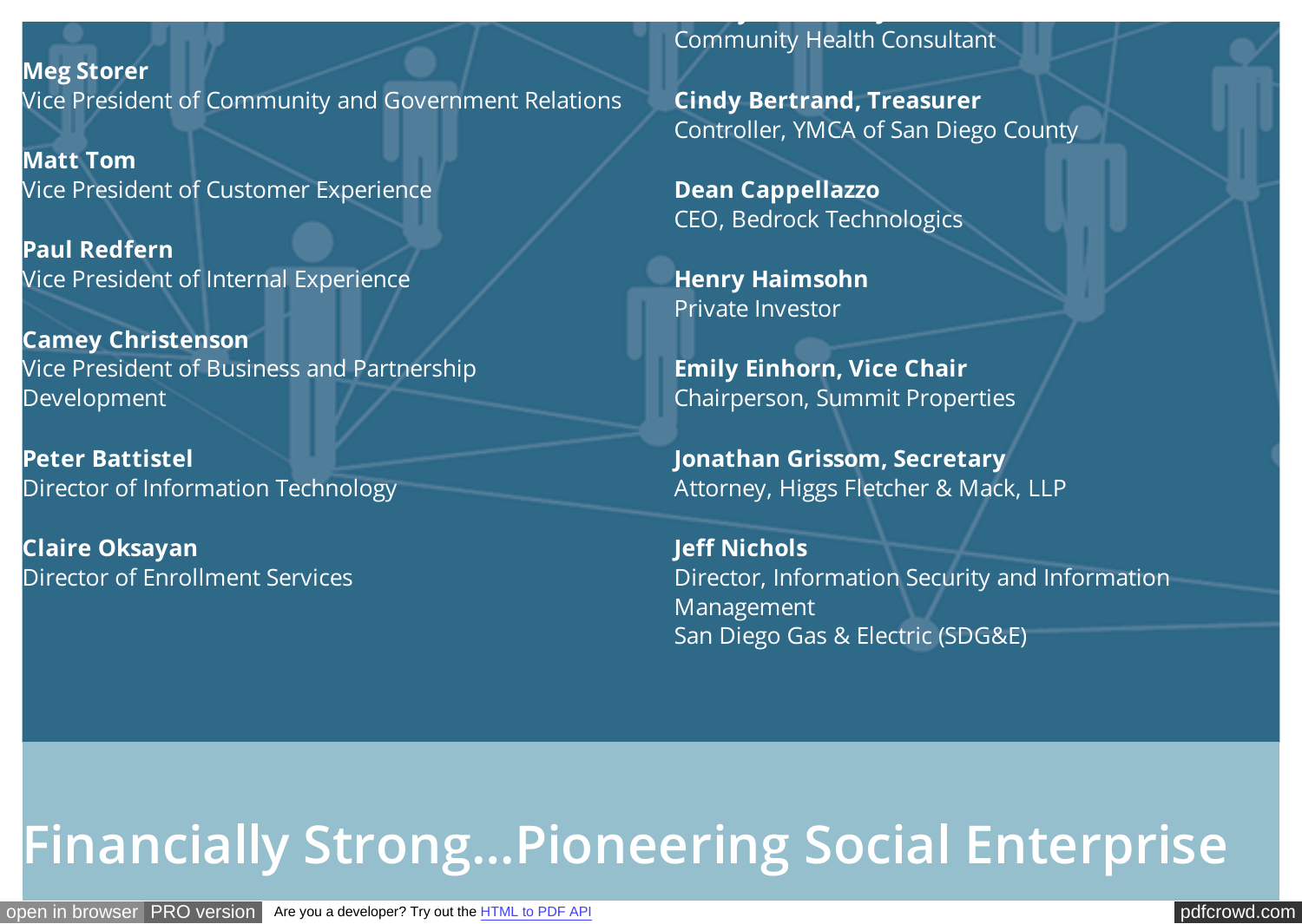Following the Malcomb Baldrige Excellence Framework, 2-1-1 San Diego is recognized nationally for its progressive leadership and successful business model of fee-for-service contracts with governments, nonprofits, and corporate partners.

| <b>STATEMENT OF FINANCIAL POSITION</b> | 2015        | 2014        | 2013        | 2012        |
|----------------------------------------|-------------|-------------|-------------|-------------|
| <b>Current Assets</b>                  |             |             |             |             |
| Cash                                   | 2,614,880   | 3.003,549   | 1,300,020   | 455,536     |
| Receivables                            | 1,323,376   | 962,772     | 1,324,569   | 1,059,357   |
| Other Assets                           | 319,664     | 364,940     | 550,465     | 576,635     |
| <b>Total Assets</b>                    | 4,257,920   | 4,331,261   | 3,175,054   | 2,091,528   |
| <b>Current Liabilities</b>             | 551,366     | 782,983     | 737,439     | 537,421     |
| <b>NET ASSETS</b>                      | \$3,706,554 | \$3,548,278 | \$2,437,615 | \$1,554,107 |

## **How 2-1-1 San Diego is Funded**

[open in browser](http://pdfcrowd.com/redirect/?url=http%3a%2f%2f211connections.org%2fwho-we-are%2f&id=ma-161109185455-490ec205) [PRO version](http://pdfcrowd.com/customize/) Are you a developer? Try out th[e HTML to PDF API](http://pdfcrowd.com/html-to-pdf-api/?ref=pdf) position and the example of the state of the state of [pdfcrowd.com](http://pdfcrowd.com)